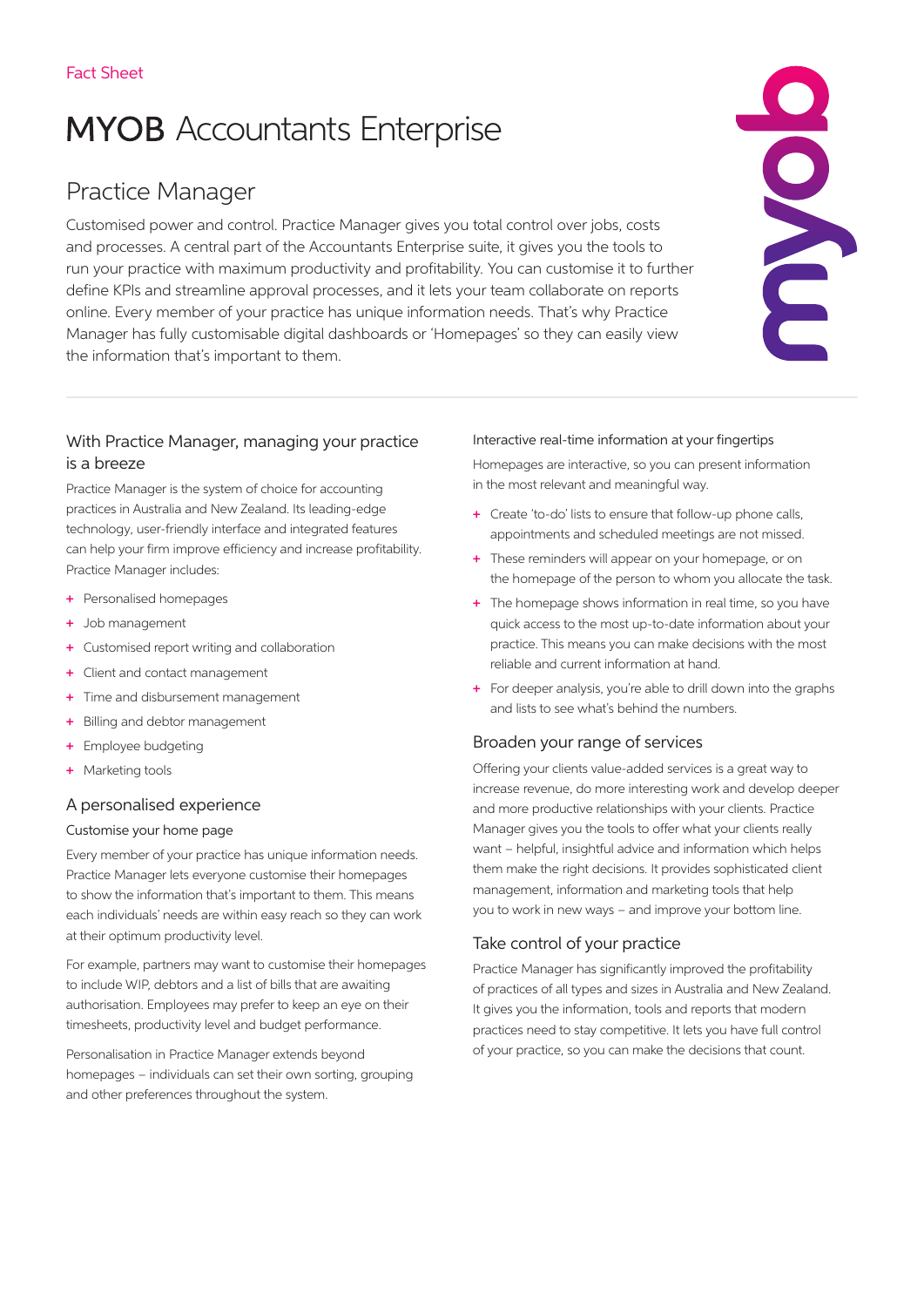## Automate your processes for maximum efficiency

#### Everything you need in just a few clicks

Whether you focus on tax compliance services or business advice, you need to work cost-effectively to stay competitive. Practice Manager automates your processes and systems so you can efficiently manage your time, costs, people and work.

#### Fast and easy access to every application in the suite

- + Easily move between a client's tax form, outstanding jobs and documents
- + Get started with minimum fuss with simple tool bars
- + The Task Bar is optimised so only relevant functions are displayed.

#### Improve efficiency and data accuracy

You can easily access your clients' AccountRight data file from within the Accountants Enterprise suite – whether the file is stored locally on your network or in the cloud. This reduces the complexity of managing various versions of AccountRight within your practice.

#### Simplify and centralise MYOB access

Employee MYOB Logins to access all MYOB products and services are easily managed directly from your Accountants Enterprise suite.

#### Easy job tracking

It's crucial that your practice stays on top of jobs and meets its deadlines. Practice Manager incorporates Job Manager – a simple and user-friendly job-tracking tool which allows you to:

- + Deliver great client service by hitting due dates
- + Quickly and easily allocate jobs
- + Get a practice-wide view of all jobs at any time
- + Display jobs by group or 'slice and dice' to sort jobs by user
- + Manage major milestones
- + Integrate with the client database and timesheets
- + Report on practice KPIs

#### Faster timesheet navigation

Access your timesheets with just one click using the top Tool Bar which is visible in all screens, no matter where you are in the program. Once in a timesheet, you can easily navigate between days to quickly review or amend them.

#### Capture time and disbursements easily

Practice Manager lets you easily capture time in a format that suits you. The Calendar Timesheets option has a familiar interface that reflects the Microsoft Outlook® calendar. You can view by day or by week, and you can view your billing times in 6 minute, 15 minute or one hour blocks. Practice Manager gives your practice flexibility with the process of posting and approving timesheets. It has the option of automatic posting which allows time to be billed as soon as it is entered into a timesheet.

#### Manage productivity levels

Your staff can add a productivity chart to their Homepage so they can view their status at all times, in real time, and take action if needed.

Practice Manager also allows managers to view the productivity of specific team members, employee categories or the whole practice. For more meaningful information, you can customise the productivity reports to include or exclude nonchargeable items, such as annual leave or staff training. Combined with the ability to view budget versus actual performance, the productivity chart helps motivate people to perform at their best all year around.

#### Easy billing and invoicing

Practice Manager's easy-to-use Billing Wizard lets you bill at either client or assignment level. It logically guides you through the process, making sure you miss nothing. It also gives you the flexibility to bill clients the way you want. The bulk invoicing options make it easy to create batches of draft invoices based on client and WIP selection criteria.

To save you time, you can automatically insert standard paragraphs into an invoice, based on the type of work completed. You can also copy wording from a previous invoice.

Invoices are based on Microsoft Word® templates, so you can easily create and update professional-looking invoices to suit your practice and your clients. You can easily update these templates as needed.

The process of approving and finalising bills is very easy and efficient. All the relevant information appears on the approver's homepage as soon as the bill is in draft. The approver can review and drill down as required, so bills can be quickly finalised and sent to clients.

#### Store everything you need to know about your clients

Practice Manager makes it to easy store and retrieve client information for marketing, compliance or reporting purposes. It gives you the power to identify opportunities to further build your practice by giving you deeper insights into your business and your clients.

And as well as storing contact details, including multiple addresses and phone numbers, relationships and notes, you can create custom fields and categories. Family Groups – see the true worth of every client All products in the Accountants Enterprise suite feature Family Groups, a tool which allows you to see the true worth of a client to your practice. Family Groups allow you to:

- + Understand a client's true debt position in Debtors
- + Ensure all jobs are completed before signing off client work in Job Manager
- + Understand the true worth of your clients in WIP and Billing Reports.